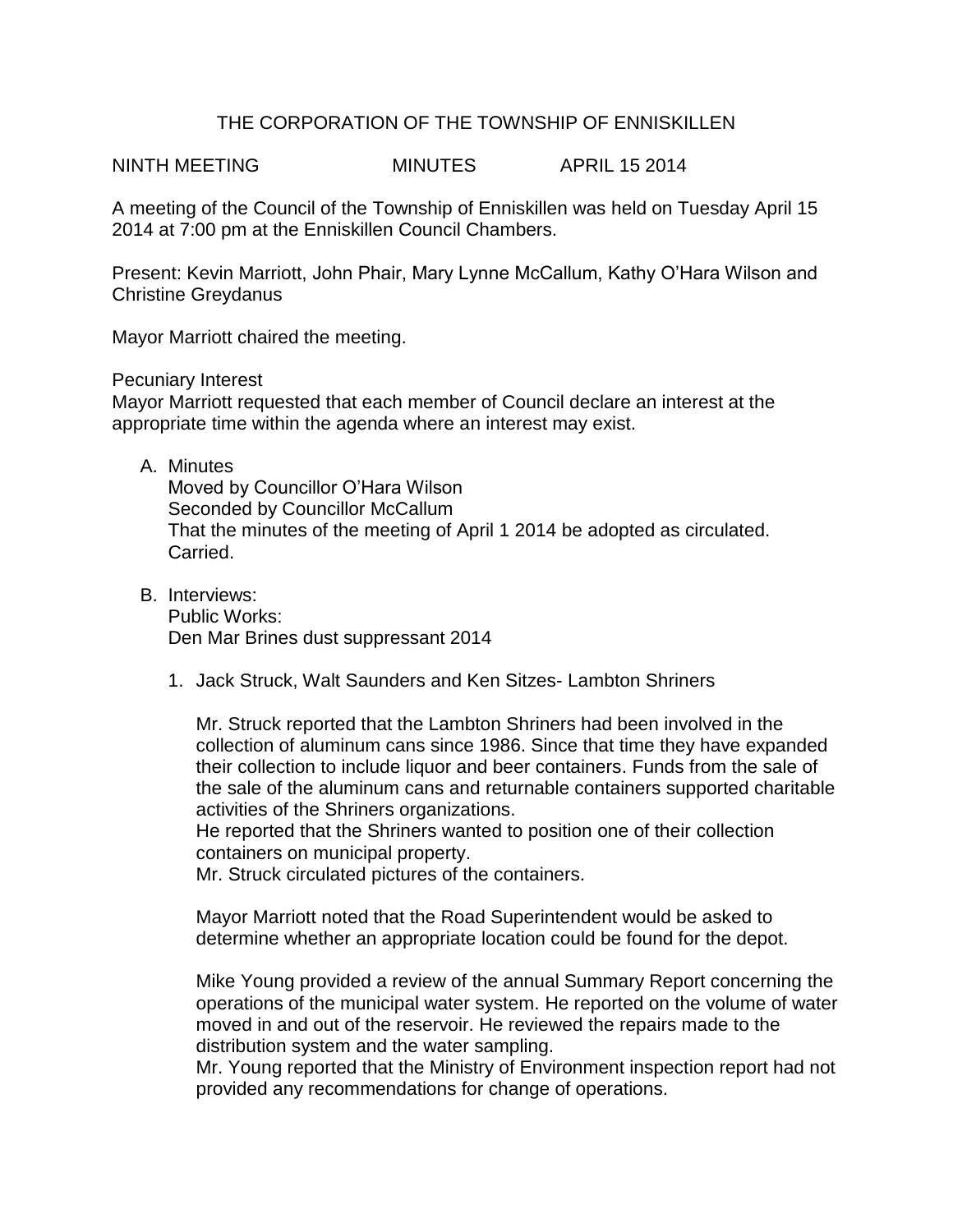2. Village of Oil Springs- reservoir Present: Kathy Gadsby and Karen Cook

The Clerk reported that Mrs. Cook had provided questions on this date concerning the reservoir report that had been circulated a month earlier.

The questions posed concerned the level of unbilled water loss. The Clerk was requested to provide water loss information from neighouring communities. A discussion took place concerning the electrical billings for the reservoir. It was noted that there had been electricity rate changes and repairs made to the electric heaters.

A discussion took place concerning an increase in the reservoir insurance. The Clerk noted that a review would be undertaken of the insurance costs in 2011 and 2010.

The Clerk noted that the radio reads associated with the primary sale meters were installed by the Township to monitor the flow of water in and out of the distribution system. The radio reads had no relationship to the operation of the reservoir. Discussions were underway with the supplier to review the reliability of the devices.

The 2014 budget included provisions to replace the electric heaters in the reservoir with gas operated space heaters.

Kathy Gadsby requested clarification on water rates.

Mayor Marriott reported that the Township was in the process of preparing a new purchase agreement with the Town of Petrolia. Once completed the Township would discuss changes in rates with Oil Springs.

Correspondence was circulated from Den Mar Brine confirming the 2014 pricing for dust suppressant.

- C. Correspondence for information
	- 1. Township of Cavan Monaghan-Healthy Kids Community Challenge
	- 2. AMO- Bill 69 Prompt Payment Act put aside to permit review of the Construction Lien Act.
	- 3. St Clair Catholic District School Board Trustee Distribution report
	- 4. Lambton Kent District School Board Trustee Distribution report
	- 5. OGRA- notice of salt dome collapses
	- 6. Notice of Hydro One Appeals to ARB
	- 7. Ministry of Agriculture and Food-2014-15 Tile Loan Program
	- 8. AMO OPP Steering Committee Webinar
	- 9. International Silver Stick- General Meeting June 19-21 2014
	- 10.Stewardship Ontario Blue Box Recycling- notice of payment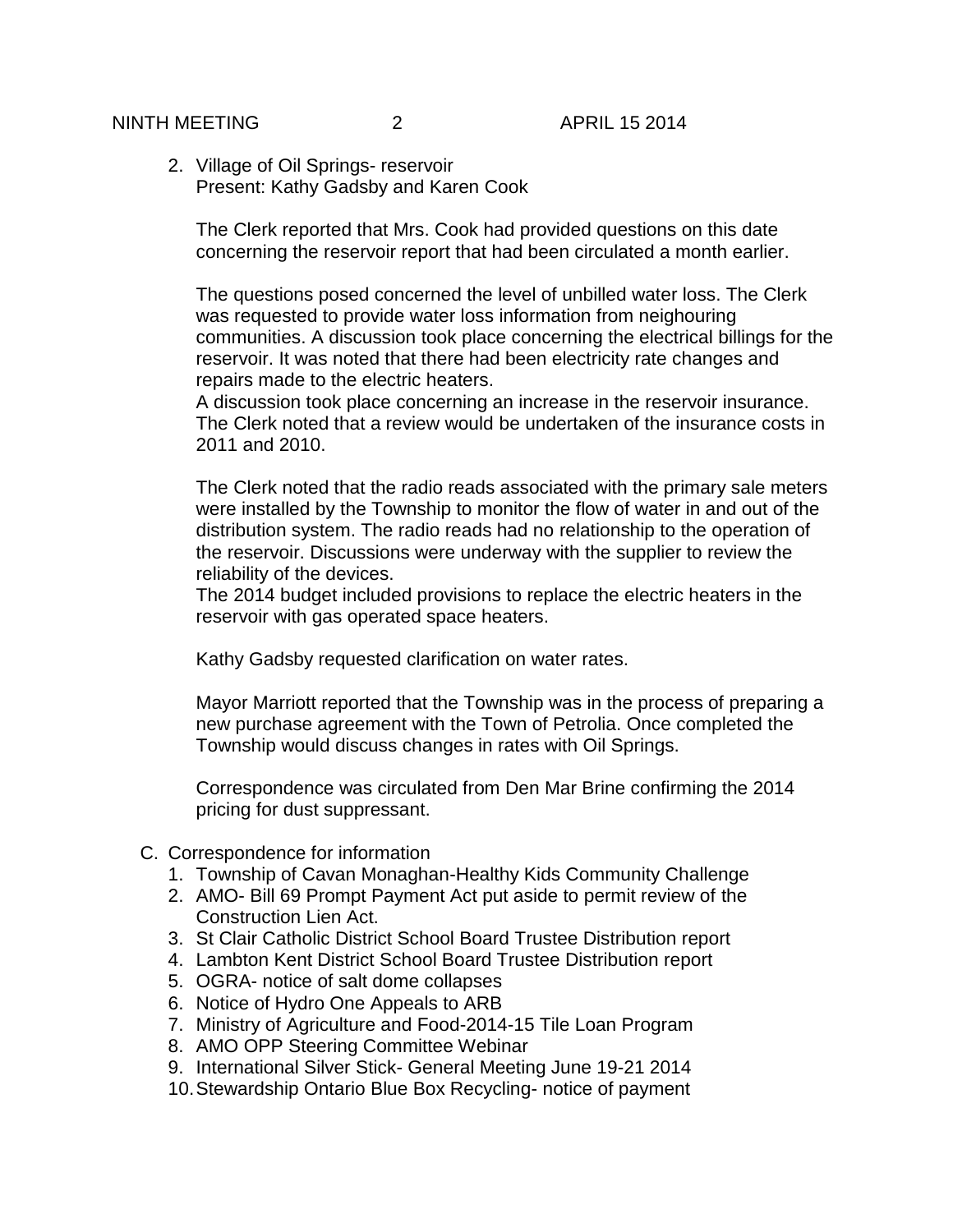NINTH MEETING 3 APRIL 15 2014

- 11.Minister Responsible for Seniors Affairs Seniors Month
- 12.County of Lambton Warden recognized Joe Elliott
- 13.Changes to the Weed Control Act
- 14.AMO Interest Arbitration Act
- 15.Ministry of Environment Spring run Off Conditions and Road Salt
- 16.Ministry of Municipal Affairs and Housing Ice Storm Assistance Program

Moved by Councillor Greydanus Seconded by Councillor O'Hara Wilson That correspondence items 1-16 be received and filed. Carried.

- D. Correspondence requiring motions
	- 1. Resolution Front of Yonge Township- recycling

Moved by Councillor Greydanus Seconded by Councillor Phair That resolution of the Front of Yonge Township concerning waste management be received and filed. Carried.

2. Resolution Timmins Canada Post- maintain levels of service

Moved by Councillor Greydanus Seconded by Councillor O'Hara Wilson That the resolution from Timmins requesting maintenance of Canada Post service levels be supported. Carried.

3. Resolution West Lincoln- Industrial Wind Turbines-incorrectly located turbines should be removed.

Moved by Councillor Phair Seconded by Councillor McCallum That the resolution form West Lincoln concerning the removal of Industrial Wind Turbines be supported. Carried.

4. Court of Revision Paul Park and Waddell Drains- appointment of member to Court of Revision April 30 2014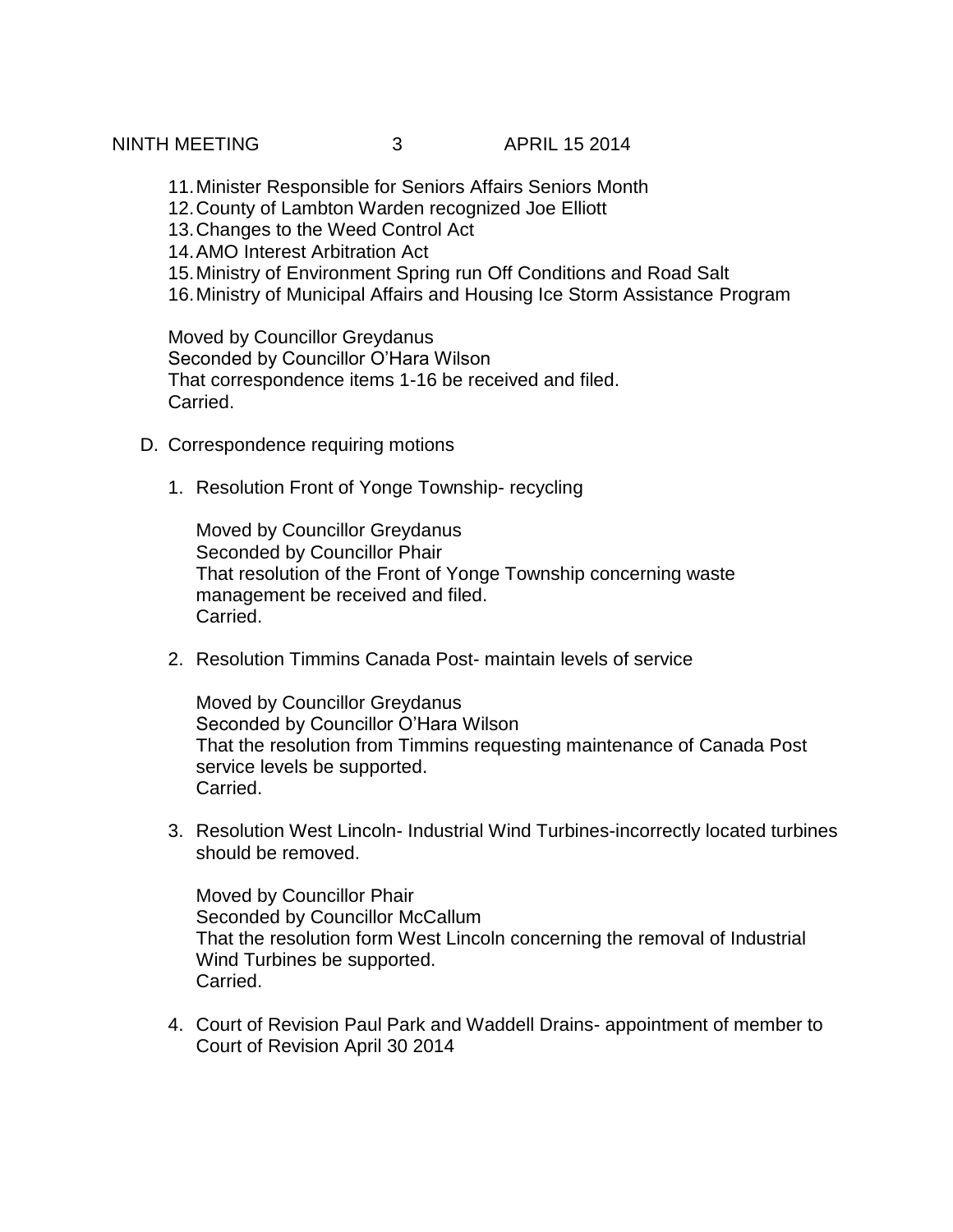Moved by Councillor Phair Seconded by Councillor O'Hara Wilson The Councillor Greydanus be appointed to the Court of Revision for the Paul Park and Waddell Drains Report. Carried.

E. Accounts

Moved by Councillor O'Hara Wilson Seconded by Councillor Greydanus That the accounts be paid as circulated: Cheque: 6996-7023: \$68,053.91 Cheque: 7024-7035: \$49,174.05 Carried.

## F. Bylaws

1. Bylaw 20 of 2014 Confirmation Bylaw

Moved by Councillor McCallum Seconded by Councillor Phair That first and second reading be given to Bylaw 20 of 2014 a Confirmation Bylaw. Carried.

Moved by Councillor Greydanus Seconded by Councillor O'Hara Wilson That third and final reading be given to Bylaw 20 of 2014. Carried.

## G. Other Business

1. Oil Springs Fire Department- Minutes November 4-13 2013 Fire Calls and Budget 2014-

It was noted that fire budget circulated at the previous meeting had been updated although the total expenditures had not changed. The Clerk was requested to review the per- household cost for supplying fire service in the Township.

Moved by Councillor O'Hara Wilson Seconded by Councillor Greydanus That the 2014 Oil Springs Fire Budget be approved. Carried.